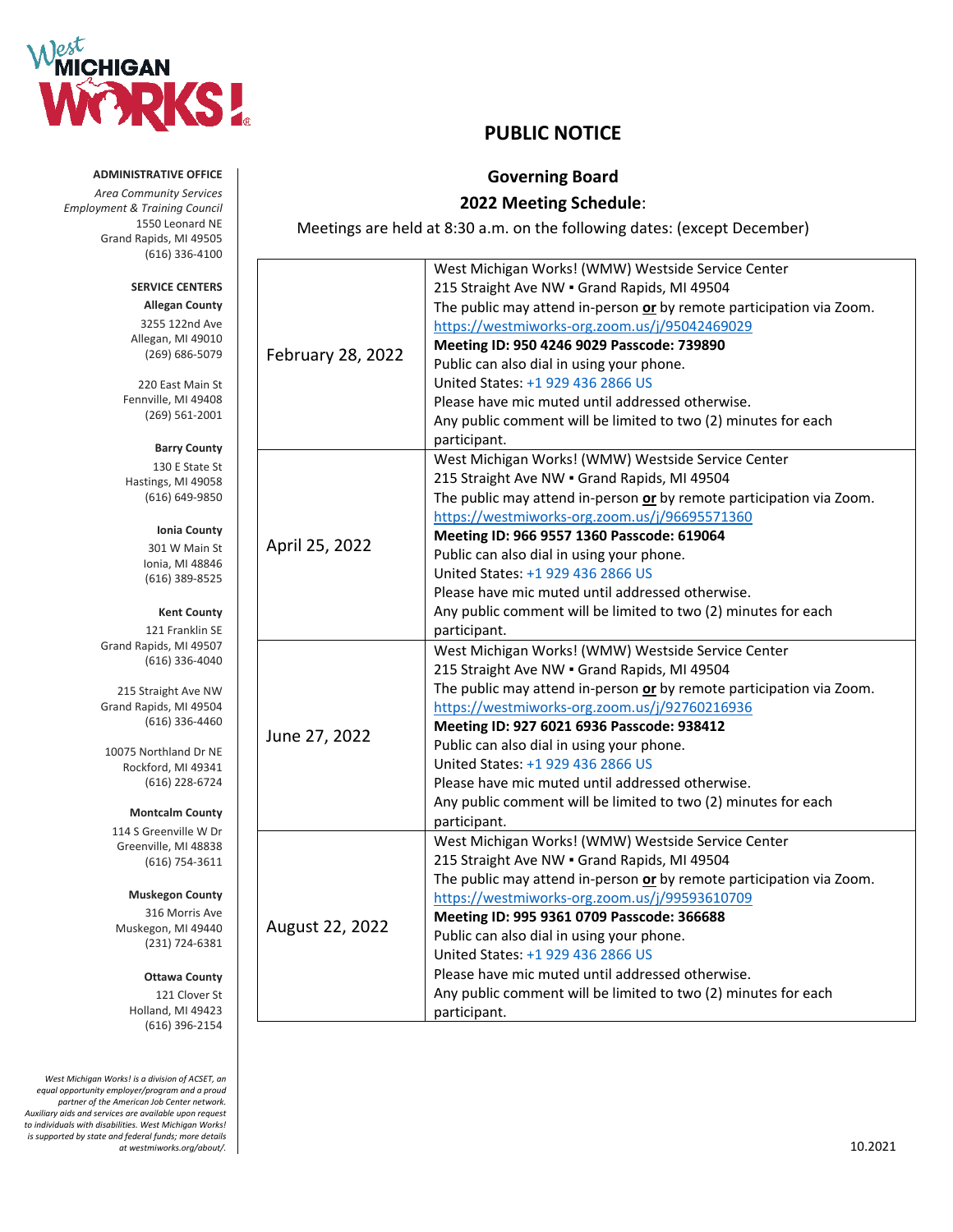

|                                 | West Michigan Works! (WMW) Westside Service Center                   |
|---------------------------------|----------------------------------------------------------------------|
|                                 | 215 Straight Ave NW . Grand Rapids, MI 49504                         |
|                                 | The public may attend in-person or by remote participation via Zoom. |
|                                 | https://westmiworks-org.zoom.us/j/91821175704                        |
| October 24, 2022                | Meeting ID: 918 2117 5704 Passcode: 305050                           |
|                                 | Public can also dial in using your phone.                            |
|                                 | United States: +1 929 436 2866 US                                    |
|                                 | Please have mic muted until addressed otherwise.                     |
|                                 | Any public comment will be limited to two (2) minutes for each       |
|                                 | participant.                                                         |
| December 12, 2022<br>11:00 a.m. | Fredrick Meijer Gardens                                              |
|                                 | 1000 East Beltline Ave NE . Grand Rapids, MI 49525                   |
|                                 | The public may attend in-person or by remote participation via Zoom. |
|                                 | https://westmiworks-org.zoom.us/j/96578585047                        |
|                                 | Meeting ID: 9965 7858 5047 Passcode: 975318                          |
|                                 | Public can also dial in using your phone.                            |
|                                 | United States: +1 929 436 2866 US                                    |
|                                 | Please have mic muted until addressed otherwise.                     |
|                                 | Any public comment will be limited to two (2) minutes for each       |
|                                 | participant.                                                         |
|                                 |                                                                      |

Members of the public wishing to submit any input or questions on any business that will come before the Governing Board may do so by email to[: admin@westmiworks.org.](mailto:admin@westmiworks.org)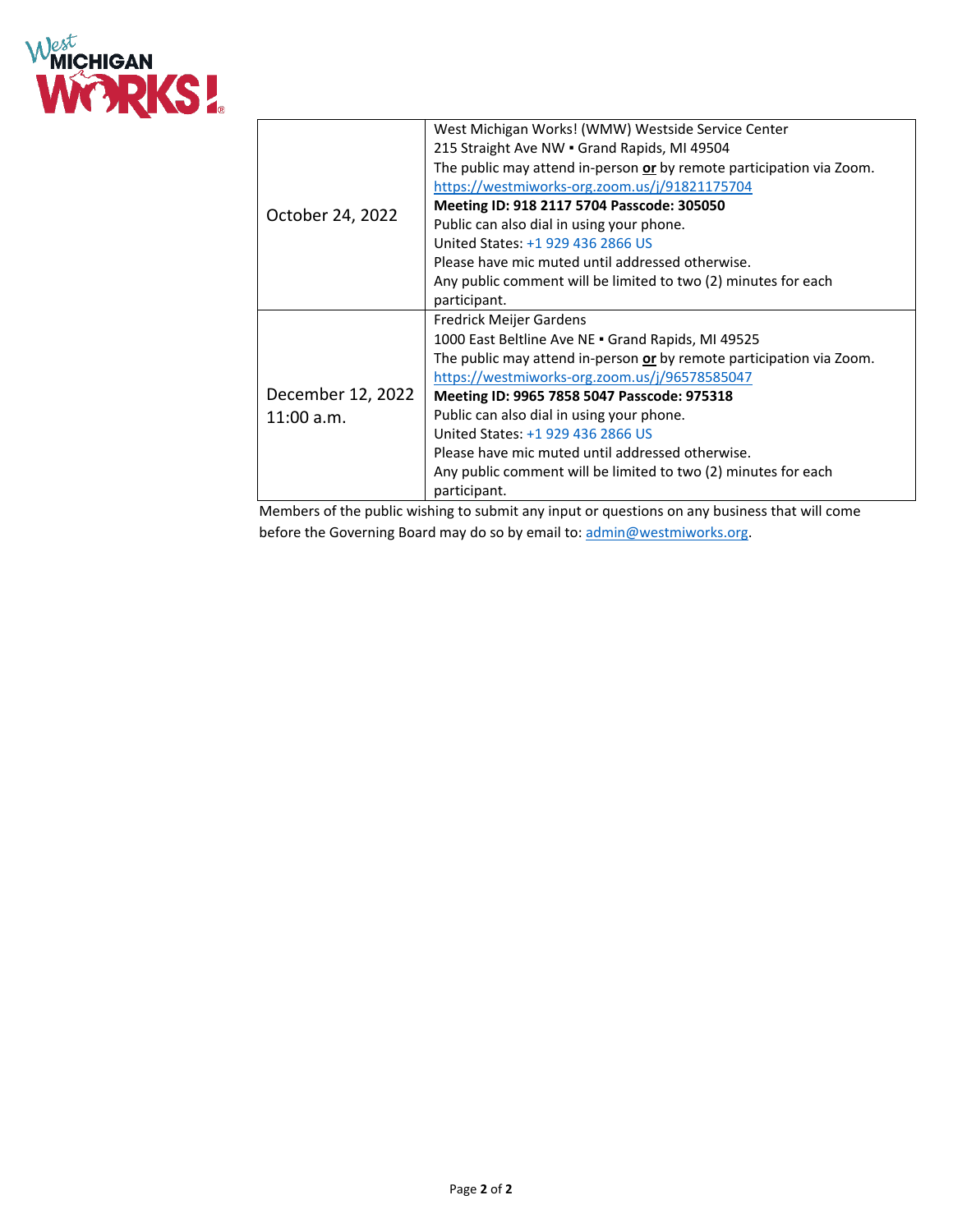

# **PUBLIC NOTICE**

| <b>Executive Leadership and Strategic Engagement Committee</b>                                  |                    |                                                                             |  |  |
|-------------------------------------------------------------------------------------------------|--------------------|-----------------------------------------------------------------------------|--|--|
| <b>ADMINISTRATIVE OFFICE</b>                                                                    |                    | of the West Michigan Works! Workforce Development Board                     |  |  |
| <b>Area Community Services</b><br><b>Employment &amp; Training Council</b>                      |                    | 2022 Meeting Schedule                                                       |  |  |
| 1550 Leonard NE                                                                                 |                    | Meetings are held at 11:30 a.m. on the following dates:                     |  |  |
| Grand Rapids, MI 49505                                                                          |                    |                                                                             |  |  |
| $(616)$ 336-4100                                                                                |                    | (unless otherwise specified)                                                |  |  |
| <b>SERVICE CENTERS</b>                                                                          |                    | West Michigan Works! (WMW) Westside Service Center                          |  |  |
| <b>Allegan County</b>                                                                           |                    | 215 Straight Ave NW . Grand Rapids, MI 49504                                |  |  |
| 3255 122nd Ave                                                                                  |                    | The public may attend in-person or by remote participation via Zoom.        |  |  |
| Allegan, MI 49010<br>$(269) 686 - 5079$                                                         |                    | https://westmiworks-org.zoom.us/j/96954325420                               |  |  |
|                                                                                                 | January 10, 2022   | Meeting ID: 969 5432 5420 Passcode: 428333                                  |  |  |
| 220 East Main St                                                                                |                    | Public can also dial in using your phone.                                   |  |  |
| Fennville, MI 49408                                                                             |                    | United States: +1 929 436 2866 US                                           |  |  |
| $(269) 561 - 2001$                                                                              |                    | Please have mic muted until addressed otherwise.                            |  |  |
|                                                                                                 |                    | Any public comment will be limited to two (2) minutes for each participant. |  |  |
| <b>Barry County</b>                                                                             |                    |                                                                             |  |  |
| 130 E State St<br>Hastings, MI 49058                                                            |                    | West Michigan Works! (WMW) Westside Service Center                          |  |  |
| (616) 649-9850                                                                                  |                    | 215 Straight Ave NW . Grand Rapids, MI 49504                                |  |  |
|                                                                                                 |                    | The public may attend in-person or by remote participation via Zoom.        |  |  |
| Ionia County                                                                                    |                    | https://westmiworks-org.zoom.us/j/95616366596                               |  |  |
| 301 W Main St                                                                                   | March 14, 2022     | Meeting ID: 956 1636 6596 Passcode: 173507                                  |  |  |
| Ionia, MI 48846                                                                                 |                    | Public can also dial in using your phone.                                   |  |  |
| (616) 389-8525                                                                                  |                    | United States: +1 929 436 2866 US                                           |  |  |
|                                                                                                 |                    | Please have mic muted until addressed otherwise.                            |  |  |
| <b>Kent County</b><br>121 Franklin SE                                                           |                    | Any public comment will be limited to two (2) minutes for each participant. |  |  |
| Grand Rapids, MI 49507                                                                          |                    | West Michigan Works! (WMW) Westside Service Center                          |  |  |
| (616) 336-4040                                                                                  |                    | 215 Straight Ave NW . Grand Rapids, MI 49504                                |  |  |
|                                                                                                 |                    | The public may attend in-person or by remote participation via Zoom.        |  |  |
| 215 Straight Ave NW                                                                             |                    | https://westmiworks-org.zoom.us/j/91552837564                               |  |  |
| Grand Rapids, MI 49504<br>$(616)$ 336-4460                                                      | May 9, 2022        | Meeting ID: 915 5283 7564 Passcode: 170475                                  |  |  |
|                                                                                                 |                    | Public can also dial in using your phone.                                   |  |  |
| 10075 Northland Dr NE                                                                           |                    | United States: +1 929 436 2866 US                                           |  |  |
| Rockford, MI 49341                                                                              |                    | Please have mic muted until addressed otherwise.                            |  |  |
| (616) 228-6724                                                                                  |                    | Any public comment will be limited to two (2) minutes for each participant. |  |  |
| <b>Montcalm County</b>                                                                          |                    | West Michigan Works! (WMW) Westside Service Center                          |  |  |
| 114 S Greenville W Dr                                                                           |                    | 215 Straight Ave NW . Grand Rapids, MI 49504                                |  |  |
| Greenville, MI 48838                                                                            |                    | The public may attend in-person or by remote participation via Zoom.        |  |  |
| $(616)$ 754-3611                                                                                |                    | https://westmiworks-org.zoom.us/j/93181261841                               |  |  |
|                                                                                                 | September 19, 2022 | Meeting ID: 931 8126 1841 Passcode: 639127                                  |  |  |
| <b>Muskegon County</b>                                                                          |                    | Public can also dial in using your phone.                                   |  |  |
| 316 Morris Ave<br>Muskegon, MI 49440                                                            |                    | United States: +1 929 436 2866 US                                           |  |  |
| (231) 724-6381                                                                                  |                    | Please have mic muted until addressed otherwise.                            |  |  |
|                                                                                                 |                    | Any public comment will be limited to two (2) minutes for each participant. |  |  |
| <b>Ottawa County</b>                                                                            |                    | West Michigan Works! (WMW) Westside Service Center                          |  |  |
| 121 Clover St                                                                                   |                    | 215 Straight Ave NW . Grand Rapids, MI 49504                                |  |  |
| Holland, MI 49423                                                                               |                    | The public may attend in-person or by remote participation via Zoom.        |  |  |
| (616) 396-2154                                                                                  |                    | https://westmiworks-org.zoom.us/j/92720665332                               |  |  |
|                                                                                                 | November 14, 2022  | Meeting ID: 927 2066 5332 Passcode: 825112                                  |  |  |
|                                                                                                 |                    | Public can also dial in using your phone.                                   |  |  |
|                                                                                                 |                    | United States: +1 929 436 2866 US                                           |  |  |
| West Michigan Works! is a division of ACSET, an<br>ual opportunity employer/program and a proud |                    | Please have mic muted until addressed otherwise.                            |  |  |
| partner of the American Job Center network.                                                     |                    | Any public comment will be limited to two (2) minutes for each participant. |  |  |
| ary aids and services are available upon request                                                |                    |                                                                             |  |  |

 $equal$ *Auxiliary aids and services are available upon request to individuals with disabilities. West Michigan Works! is supported by state and federal funds; more details at westmiworks.org/about/.*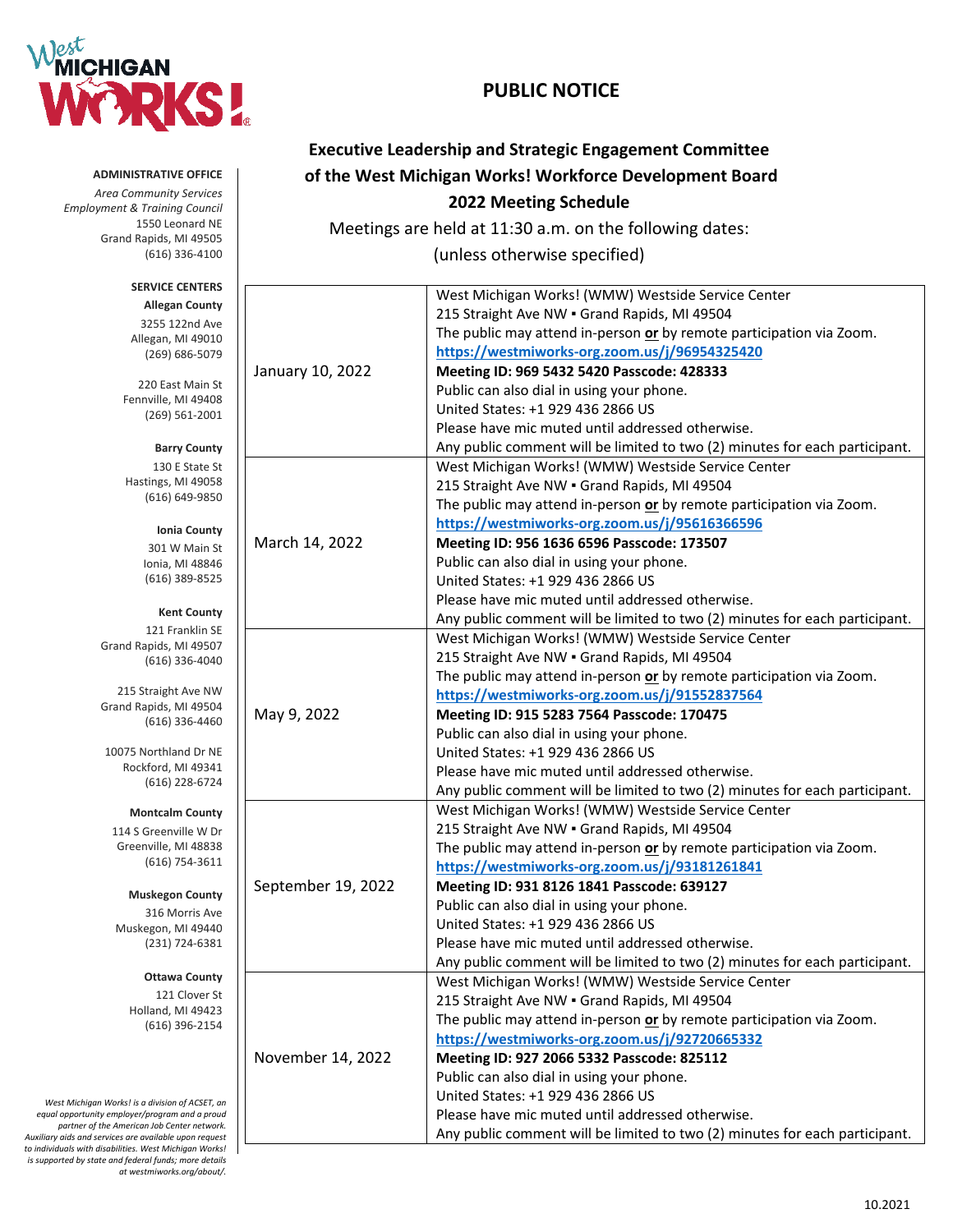

# **PUBLIC NOTICE**

# **West Michigan Works! Workforce Development Board 2022 Meeting Schedule**

Meetings are held at 12:00 p.m. (Board Member lunch at 11:30 a.m.) on the following dates:

|                   | L. William Seidman Center (GVSU), 50 Front St. S.W.                  |
|-------------------|----------------------------------------------------------------------|
|                   | (1008SCB Loosemore Forum), Grand Rapids, MI 49504                    |
|                   | The public may attend in-person or by remote participation via Zoom. |
|                   | https://westmiworks-org.zoom.us/j/91783877644                        |
| February 14, 2022 | Meeting ID: 917 8387 7644 Passcode: 521676                           |
|                   | Public can also dial in using your phone.                            |
|                   | United States: +1 929 436 2866 US                                    |
|                   | Please have mic muted until addressed otherwise.                     |
|                   | Any public comment will be limited to two (2) minutes for each       |
|                   | participant.                                                         |
|                   | L. William Seidman Center (GVSU), 50 Front St. S.W.                  |
|                   | (1008SCB Loosemore Forum), Grand Rapids, MI 49504                    |
|                   | The public may attend in-person or by remote participation via Zoom. |
|                   | https://westmiworks-org.zoom.us/j/96084041324                        |
|                   | Meeting ID: 960 8404 1324 Passcode: 242996                           |
| April 11, 2022    | Public can also dial in using your phone.                            |
|                   | United States: +1 929 436 2866 US                                    |
|                   | Please have mic muted until addressed otherwise.                     |
|                   | Any public comment will be limited to two (2) minutes for each       |
|                   | participant.                                                         |
|                   | L. William Seidman Center (GVSU), 50 Front St. S.W.                  |
|                   | (1008SCB Loosemore Forum), Grand Rapids, MI 49504                    |
|                   | The public may attend in-person or by remote participation via Zoom. |
|                   | https://westmiworks-org.zoom.us/j/99093847835                        |
| June 13, 2022     | Meeting ID: 990 9384 7835 Passcode: 140346                           |
|                   | Public can also dial in using your phone.                            |
|                   | United States: +1 929 436 2866 US                                    |
|                   | Please have mic muted until addressed otherwise.                     |
|                   | Any public comment will be limited to two (2) minutes for each       |
|                   | participant.                                                         |
|                   | L. William Seidman Center (GVSU), 50 Front St. S.W.                  |
|                   | (1008SCB Loosemore Forum), Grand Rapids, MI 49504                    |
|                   | The public may attend in-person or by remote participation via Zoom. |
|                   | https://westmiworks-org.zoom.us/j/93822081538                        |
|                   | Meeting ID: 938 2208 1538 Passcode: 676328                           |
| October 10, 2022  | Public can also dial in using your phone.                            |
|                   | United States: +1 929 436 2866 US                                    |
|                   | Please have mic muted until addressed otherwise.                     |
|                   | Any public comment will be limited to two (2) minutes for each       |
|                   | participant.                                                         |

**ADMINISTRATIVE OFFICE**

*Area Community Services Employment & Training Council*  1550 Leonard NE Grand Rapids, MI 49505 (616) 336-4100

#### **SERVICE CENTERS Allegan County**

3255 122nd Ave Allegan, MI 49010 (269) 686-5079

220 East Main St Fennville, MI 49408 (269) 561-2001

**Barry County** 130 E State St Hastings, MI 49058 (616) 649-9850

> **Ionia County** 301 W Main St Ionia, MI 48846 (616) 389-8525

**Kent County**

121 Franklin SE Grand Rapids, MI 49507 (616) 336-4040

215 Straight Ave NW Grand Rapids, MI 49504 (616) 336-4460

10075 Northland Dr NE Rockford, MI 49341 (616) 228-6724

**Montcalm County**

114 S Greenville W Dr Greenville, MI 48838 (616) 754-3611

**Muskegon County** 316 Morris Ave

Muskegon, MI 49440 (231) 724-6381

> **Ottawa County** 121 Clover St

Holland, MI 49423 (616) 396-2154

*West Michigan Works! is a division of ACSET, an equal opportunity employer/program and a proud partner of the American Job Center network. Auxiliary aids and services are available upon request to individuals with disabilities. West Michigan Works! is supported by state and federal funds; more details at westmiworks.org/about/.* 10.2021